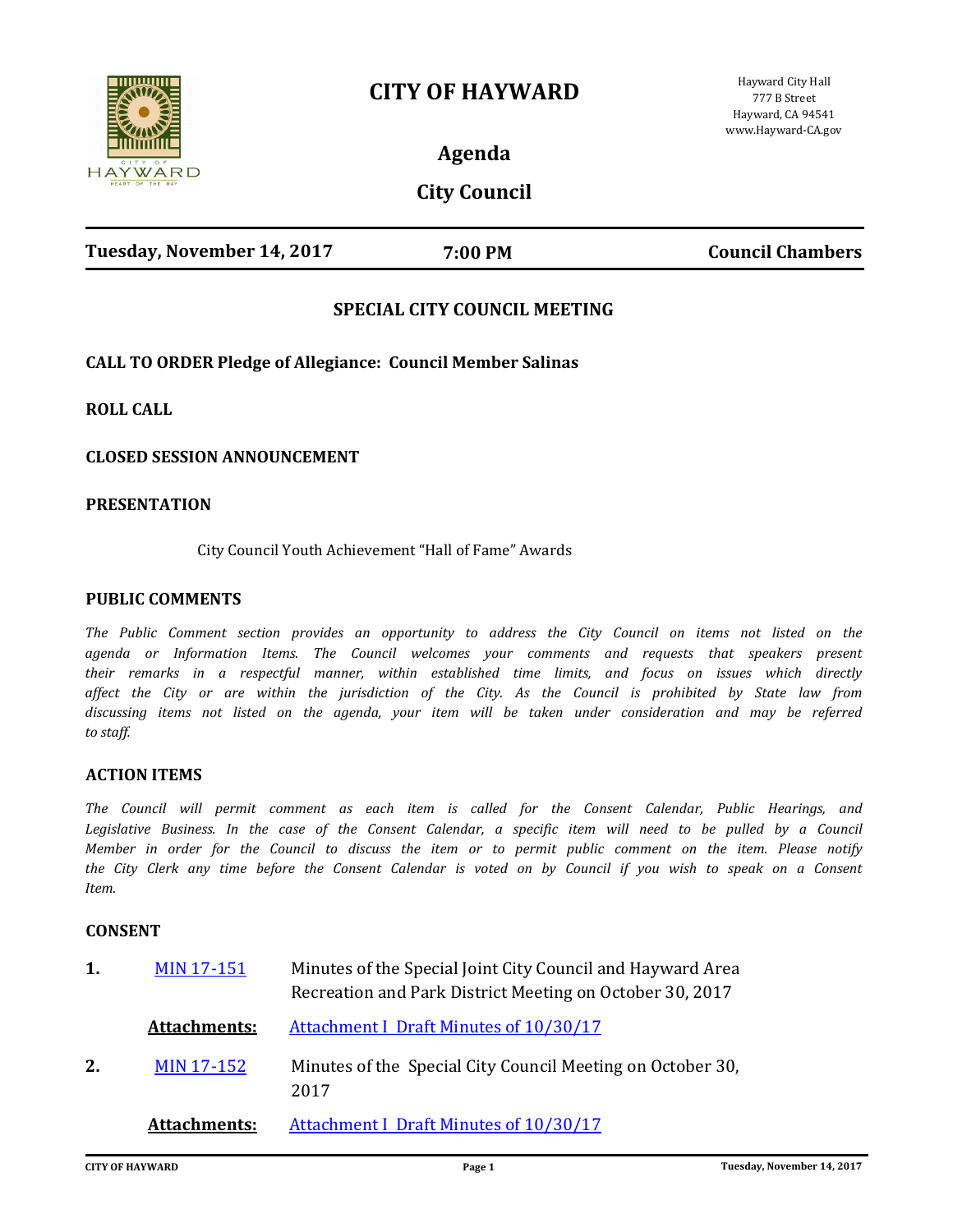|    | <b>City Council</b> | Agenda                                                                                                                                                                                                                                                                                         | <b>November 14, 2017</b> |
|----|---------------------|------------------------------------------------------------------------------------------------------------------------------------------------------------------------------------------------------------------------------------------------------------------------------------------------|--------------------------|
| 3. | <b>MIN 17-153</b>   | Minutes of the City Council Meeting on November 7, 2017                                                                                                                                                                                                                                        |                          |
|    | Attachments:        | <b>Attachment I Draft Minutes of 11/7/2017</b>                                                                                                                                                                                                                                                 |                          |
| 4. | <b>CONS 17-686</b>  | Authorization for the City Manager to Execute an Agreement<br>with the Alameda County Sheriff's Office and the U.S.<br>Department of Justice to Accept the FY2017 Byrne Justice<br>Assistance Grant (JAG) fund in the Amount of \$42,491.60 for<br><b>Hayward Police Department Operations</b> |                          |
|    | Attachments:        | <b>Attachment I Staff Report</b>                                                                                                                                                                                                                                                               |                          |
|    |                     | <b>Attachment II Resolution Authorizing Agreement</b>                                                                                                                                                                                                                                          |                          |
| 5. | <b>CONS 17-687</b>  | Approval of Resolution Authorizing the City Manager to<br>Execute a Service Agreement with the Fairview Fire Protection<br>District                                                                                                                                                            |                          |
|    | <b>Attachments:</b> | <b>Attachment I Staff Report</b>                                                                                                                                                                                                                                                               |                          |
|    |                     | <b>Attachment II Resolution</b>                                                                                                                                                                                                                                                                |                          |
|    |                     | <b>Attachment III Proposed FFPD Service Agreement</b>                                                                                                                                                                                                                                          |                          |
| 6. | <b>CONS 17-697</b>  | Resolution Authorizing the City Manager to Execute a<br>Professional Services Agreement with Design Workshop for the<br>Development of a Route 238 Properties Master Development<br>Plan and Appropriation of Funds                                                                            |                          |
|    | <b>Attachments:</b> | <b>Attachment I Staff Report</b>                                                                                                                                                                                                                                                               |                          |
|    |                     | <b>Attachment II Resolution</b>                                                                                                                                                                                                                                                                |                          |
|    |                     | <b>Attachment III Property Map</b>                                                                                                                                                                                                                                                             |                          |
|    |                     | <b>Attachment IV Project Management Plan</b>                                                                                                                                                                                                                                                   |                          |
| 7. | <b>CONS 17-701</b>  | Resolution Authorizing the City Manager to Negotiate and<br>Execute New Land Lease Agreements for Three Parcels of Land<br>at Hayward Executive Airport                                                                                                                                        |                          |
|    | Attachments:        | <b>Attachment I Staff Report</b>                                                                                                                                                                                                                                                               |                          |
|    |                     | <b>Attachment II Resolution</b>                                                                                                                                                                                                                                                                |                          |
|    |                     | <b>Attachment III Site Map of Parcel Locations</b>                                                                                                                                                                                                                                             |                          |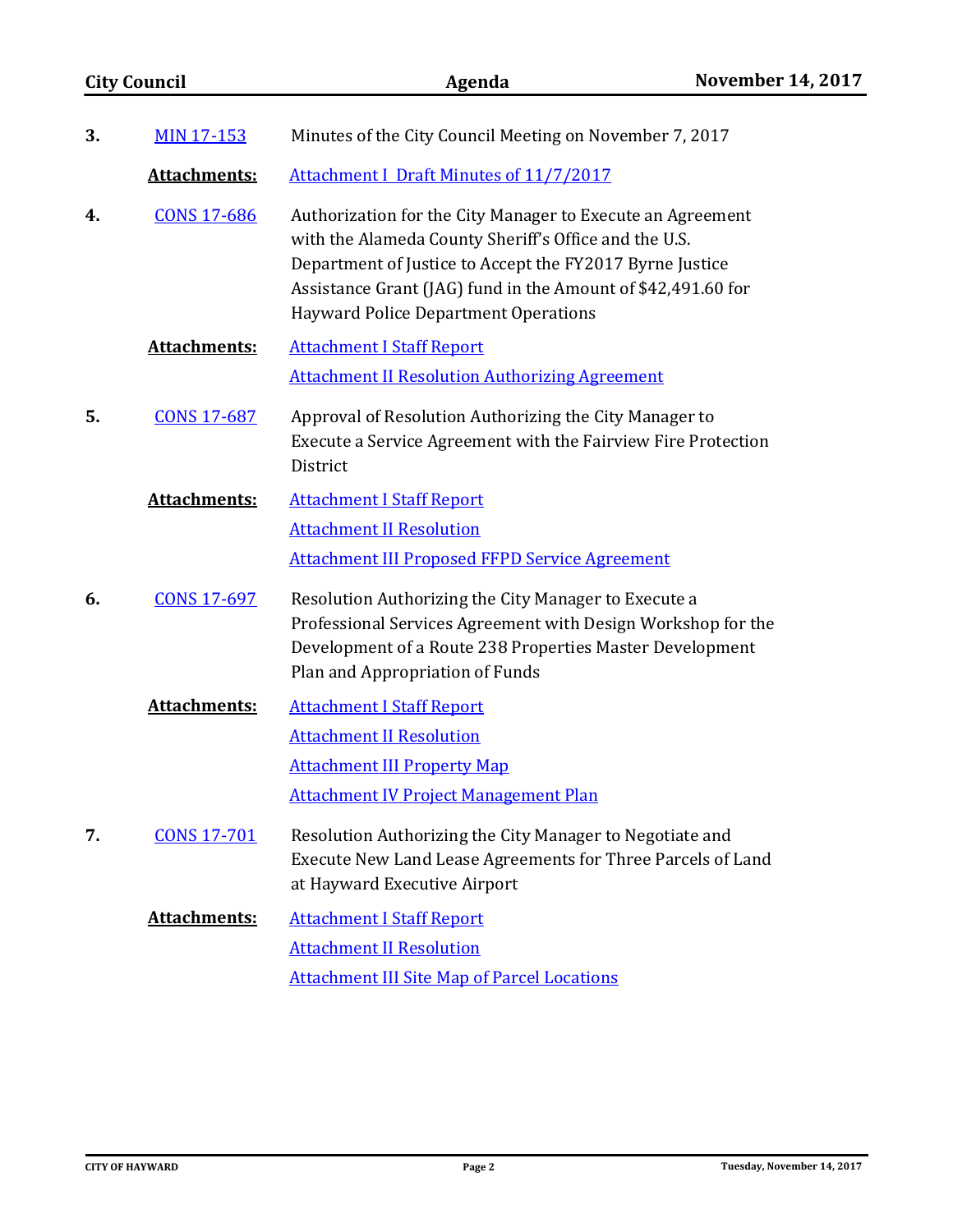## **WORK SESSION**

*Work Session items are non-action items. Although the Council may discuss or direct staff to follow up on these items, no formal action will be taken. Any formal action will be placed on the agenda at a subsequent meeting in the action sections of the agenda.*

| 8. | WS 17-053           | Measure C Sales Tax Initiative - Annual Report (Report from<br>Director of Finance Claussen) |
|----|---------------------|----------------------------------------------------------------------------------------------|
|    | <b>Attachments:</b> | <b>Attachment I Staff Report</b>                                                             |
|    |                     | <b>Attachment II Measure C 20-Year Forecast</b>                                              |

## **PUBLIC HEARING**

| 9. | PH 17-100    | Proposed subdivision and construction of 35 townhomes and a<br>mixed-use building of 39 apartment units with 1,020 square<br>feet of ground floor commercial use on a 2.7-acre project site<br>located at 26601 Mission Boulevard (west side, north of<br>Sorenson Road) Assessor Parcel Number (APN)                                                                                                                                                                                                                                                                                                                                                                                                                                                                                                                                                                                                                     |
|----|--------------|---------------------------------------------------------------------------------------------------------------------------------------------------------------------------------------------------------------------------------------------------------------------------------------------------------------------------------------------------------------------------------------------------------------------------------------------------------------------------------------------------------------------------------------------------------------------------------------------------------------------------------------------------------------------------------------------------------------------------------------------------------------------------------------------------------------------------------------------------------------------------------------------------------------------------|
|    |              | 452-0036-30-05, requiring: 1) approval of an amendment to<br>South Hayward BART/Mission Boulevard Form-Based zoning<br>code (Article 24) to allow residential density<br>transfer/averaging among like-zoned development sites in the<br>Urban General transect zones T4 (17.5 DU/Acre min; to 35<br>DU/Acre max) and T5 (35 DU/Acre min; to 55 DU/Acre max);<br>2) Site Plan Review; 3) Warrants for: (a) roof pitch, (b) excess<br>parking in the T4 zone, (c) glazing less than 30% for the first<br>story along Mission Boulevard, and (d) parking within the<br>Layer 2 setback area; 4) Vesting Tentative Map 8335<br>associated with the subdivision; and 5) Mitigated Negative<br>Declaration. KB Home (Applicant) and DNS Capital Partners<br>LLC/Robert Telles (Owner/Applicant). Application No.<br>2016-01022 (Continued from October 3, 2017) (Report from<br>Interim Development Services Director Bristow) |
|    | Attachments: | <b>Attachment I Staff Report</b><br><b>Attachment II Resolution of Denial</b>                                                                                                                                                                                                                                                                                                                                                                                                                                                                                                                                                                                                                                                                                                                                                                                                                                             |
|    |              | <b>Attachment III Resolution of Approval with Exhibit A</b><br><b>Attachment IV Ordinance</b>                                                                                                                                                                                                                                                                                                                                                                                                                                                                                                                                                                                                                                                                                                                                                                                                                             |
|    |              | <b>Attachment V Applicant's Proposal</b>                                                                                                                                                                                                                                                                                                                                                                                                                                                                                                                                                                                                                                                                                                                                                                                                                                                                                  |
|    |              |                                                                                                                                                                                                                                                                                                                                                                                                                                                                                                                                                                                                                                                                                                                                                                                                                                                                                                                           |
|    |              | <b>Attachment VI City Council Minutes of 10.03.2017</b>                                                                                                                                                                                                                                                                                                                                                                                                                                                                                                                                                                                                                                                                                                                                                                                                                                                                   |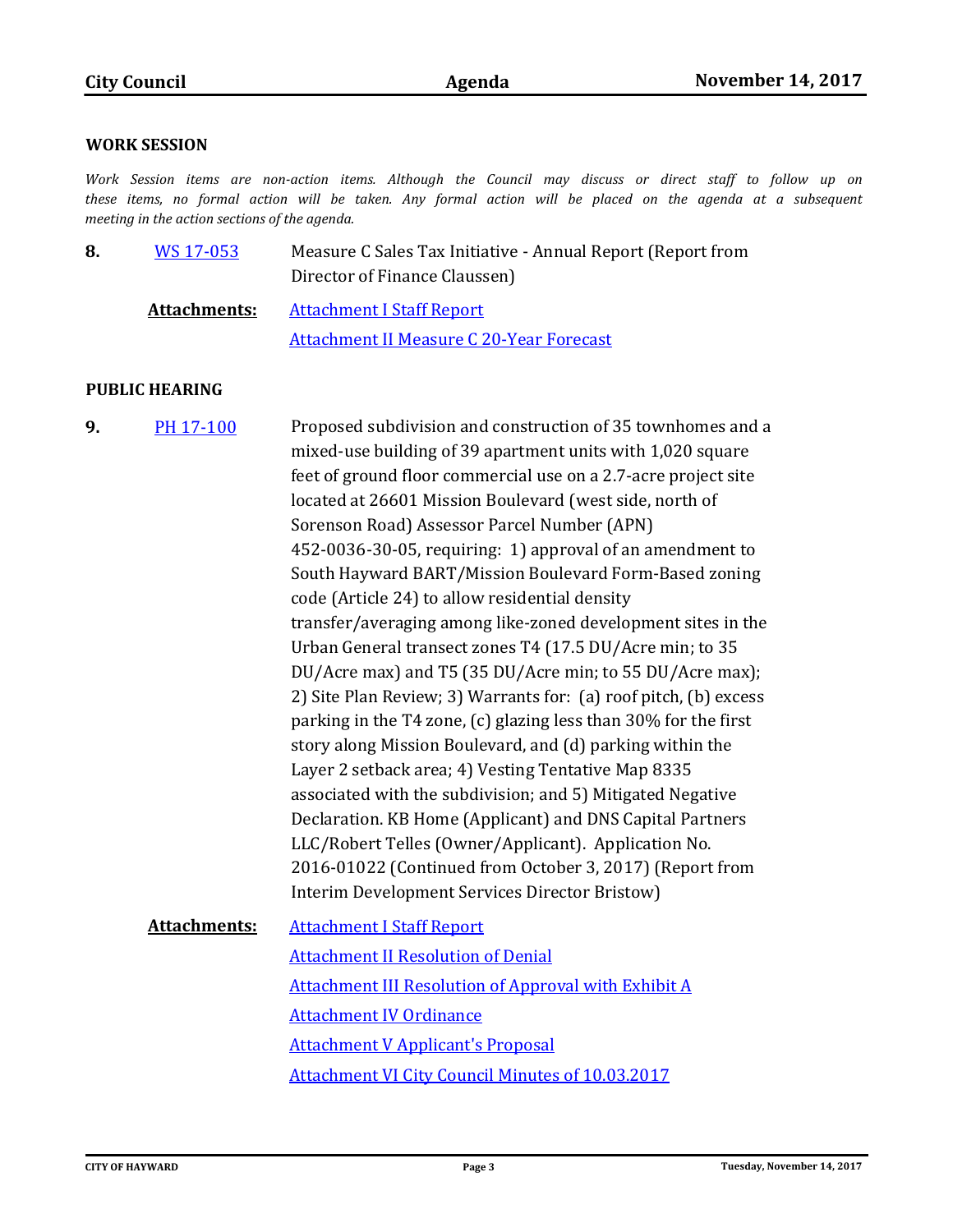### **LEGISLATIVE BUSINESS**

| 10. | LB 17-048 | Re-Introduction of Ordinance of the Council of the City of |
|-----|-----------|------------------------------------------------------------|
|     |           | Hayward Enacting Comprehensive Regulations for Personal    |
|     |           | Cannabis Cultivation and Commercial Cannabis Land Uses     |
|     |           | through the Amendment of Hayward Municipal Code, Chapter   |
|     |           | 10, Article 1(Zoning Ordinance) (Report from City Attorney |
|     |           | Lawson and Interim Development Services Director Bristow)  |

# **Attachments:** [Attachment I Staff Report](http://hayward.legistar.com/gateway.aspx?M=F&ID=24a8a488-a990-4886-9a78-4cd48eaebc19.doc) [Attachment II Revised Ordinance](http://hayward.legistar.com/gateway.aspx?M=F&ID=db97a909-839b-4f5f-80f9-e58a93705837.docx)

Introduction of Ordinance Amending Chapter 6, Article, 2, Section 6-2.15 of the Hayward Municipal Code To Allow The Hayward Police Department To Accept Payment For Cabaret License Application Fees (Report from Police Chief Koller and Director of Finance Claussen) **11.** [LB 17-042](http://hayward.legistar.com/gateway.aspx?m=l&id=/matter.aspx?key=3348)

# **Attachments:** [Attachment I Staff Report](http://hayward.legistar.com/gateway.aspx?M=F&ID=fdabcc5b-5431-4762-8cc9-9304d3cc9afa.doc) [Attachment II Draft Ordinance](http://hayward.legistar.com/gateway.aspx?M=F&ID=77289682-e498-4103-b5e6-69b70959946f.doc)

- Construction, Repair, Reconstruction, Destruction or Abandonment of Wells: Introduction of Ordinance Updating Section 5-4.10 of the Hayward Municipal Code (Report from Utilities and Environmental Services Director Ameri) **12.** [LB 17-047](http://hayward.legistar.com/gateway.aspx?m=l&id=/matter.aspx?key=3410)
	- **Attachments:** [Attachment I Staff Report](http://hayward.legistar.com/gateway.aspx?M=F&ID=1a3898b7-1c33-4cf5-ad73-bdd08cbec31c.docx) [Attachment II Draft Ordinance](http://hayward.legistar.com/gateway.aspx?M=F&ID=219fd381-d085-4125-b067-916df4085289.pdf)

### **CITY MANAGER'S COMMENTS**

Oral reports from the City Manager on upcoming activities, events, or other items of general interest to Council and the Public.

## **COUNCIL REPORTS, REFERRALS, AND FUTURE AGENDA ITEMS**

Oral reports from Council Members on their activities, referrals to staff, and suggestions for future agenda items.

## **ADJOURNMENT**

### **NEXT MEETING, November 28, 2017, 7:00 PM**